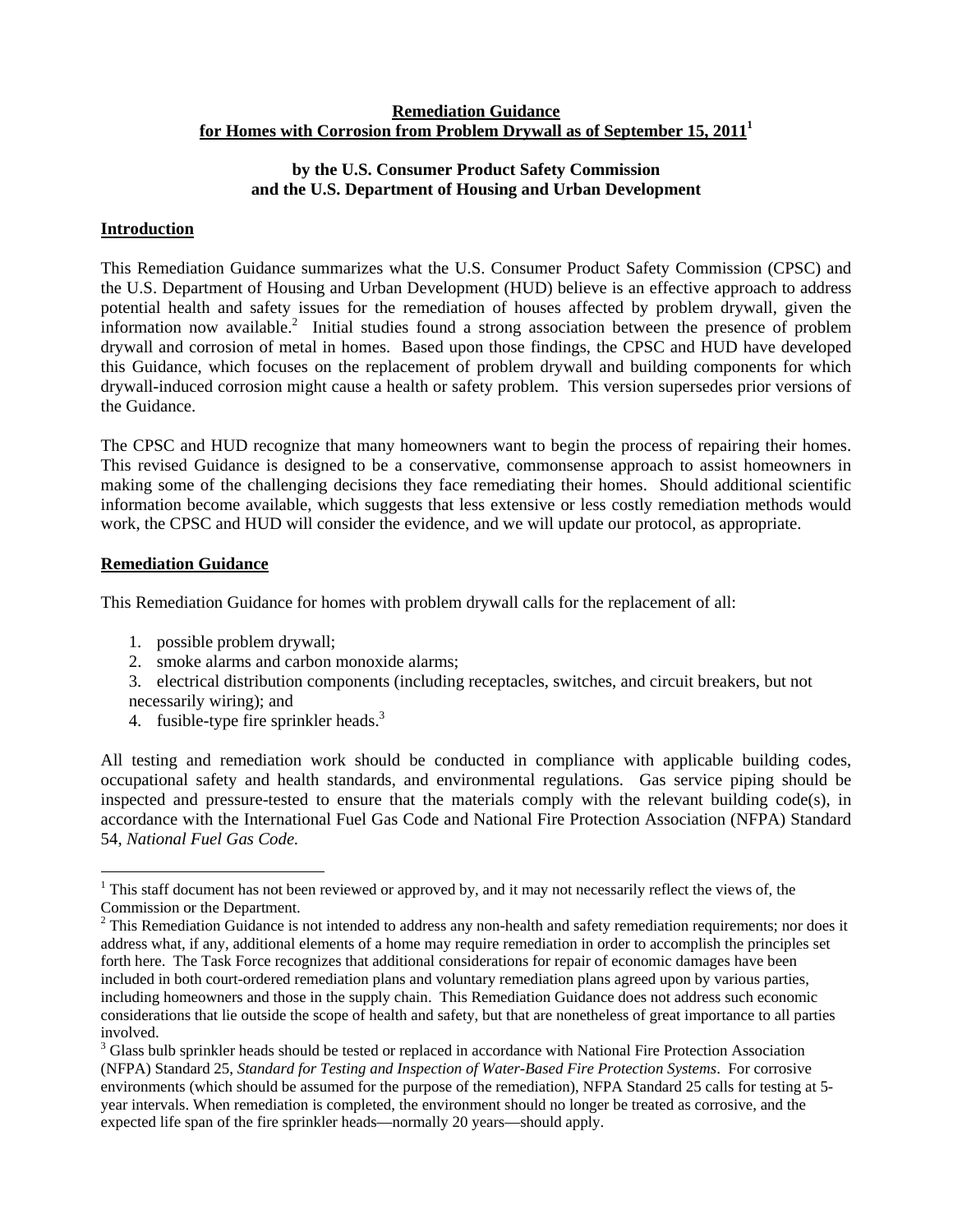## **Discussion**

 $\overline{a}$ 

This Remediation Guidance addresses the emission of corrosive sulfur gases by problem drywall and the safety systems in the homes possibly affected by a corrosive environment by: (1) eliminating the source of the corrosion—the problem drywall, and (2) replacing certain building components for safety systems for which drywall-induced corrosion may affect performance, such as smoke and carbon monoxide alarms, electrical components, and fusible-type fire sprinkler heads, in addition to inspecting and testing gas service piping and glass bulb fire sprinkler heads.

As a threshold matter, before remediation, care should be taken to determine whether the home contains problem drywall. CPSC staff and HUD staff issued guidance<sup>4</sup> to assist in the identification of problem drywall.

Where a home has been identified as having problem drywall, the scientific and practical challenges of finding individual problem sheets of drywall remain. Until such challenges are overcome, this Remediation Guidance calls for the general replacement of all drywall in an identified home. If some of the drywall in a home can be identified reasonably not to be problem drywall—because it is known to have been installed prior to the relevant time period (*i.e*., before 2001)—and if there are no other corroborating conditions (as provided in the CPSC and HUD guidance on identification), which indicates that the drywall is problem drywall, then one option would be to leave that drywall in place.

This Guidance includes replacement of the home safety systems at greatest risk of being affected by drywallinduced corrosion that may affect their performance: smoke alarms and carbon monoxide alarms; electrical components (but not necessarily the wiring); and fusible-type fire sprinkler heads. In addition, glass bulb fire sprinkler heads should be tested or replaced in accordance to NFPA Standard 25, and gas distribution piping should be inspected and pressure-tested, in accordance with NFPA Standard 54.

CPSC staff's assessment of the effect of problem drywall-related corrosion on electrical distribution components, gas service piping, fire sprinkler heads, and smoke alarms has not revealed any safety-related  $failing<sub>5,6,7,8,9</sub>$ 

Corrosion of exposed electrical contact surfaces was observed on electrical devices harvested from affected homes, as well as on new devices subjected to an accelerated corrosion regimen at Sandia National Laboratories to simulate 40 years of exposure. However, although no significant degradation of the electrical connections to the devices was noted, extensive corrosion was present and replacement of receptacles, switches, ground-fault circuit interrupters, and circuit breakers is recommended, out of an abundance of caution.

CPSC staff's assessment of the effect of problem drywall-related corrosion on electrical distribution wiring indicated that exposed copper wires were corroded.<sup>4</sup> However, the corrosion was superficial, and it did not reduce the overall cross-section of copper significantly. Thus, the corrosion did not decrease the wire's ability to carry its rated current. Removal or cleaning of the exposed ends of the wiring to reveal a clean/uncorroded surface is recommended. Removal/replacement of cable runs is not necessary, unless the

 $\frac{\frac{4}{5} \frac{\text{www.cpsc.gov/info/drywall/IDguideance031811.pdf}{\text{www.cpsc.gov/info/drywall/electrical031811.pdf}}$ <br>  $\frac{6}{5} \frac{\text{www.cpsc.gov/info/drywall/electrical031811.pdf}}{\text{http://www.cpsc.gov/info/drywall/NISTsmoke.pdf}}$ , September 15, 2011.<br>  $\frac{7}{1} \frac{\text{http://www.cpsc.gov/info/drywall/NISTsmoke.pdf}}{\text{http://www.cpsc.gov/info/drywall/NISTsrinkler.pdf}}$ , September 15, 2011.

<sup>&</sup>lt;sup>9</sup> One fusible-type sprinkler head out of the set of 18 tested failed to operate after being subjected to an accelerated corrosion regimen at Sandia National Laboratories to simulate 20 years of exposure to problem drywall. NIST analyzed but could not identify a definitive cause for the functional test failure of this sprinkler. Irrespective of this event, the Task Force recommends replacement of this type of sprinkler head, based on the changes that were observed.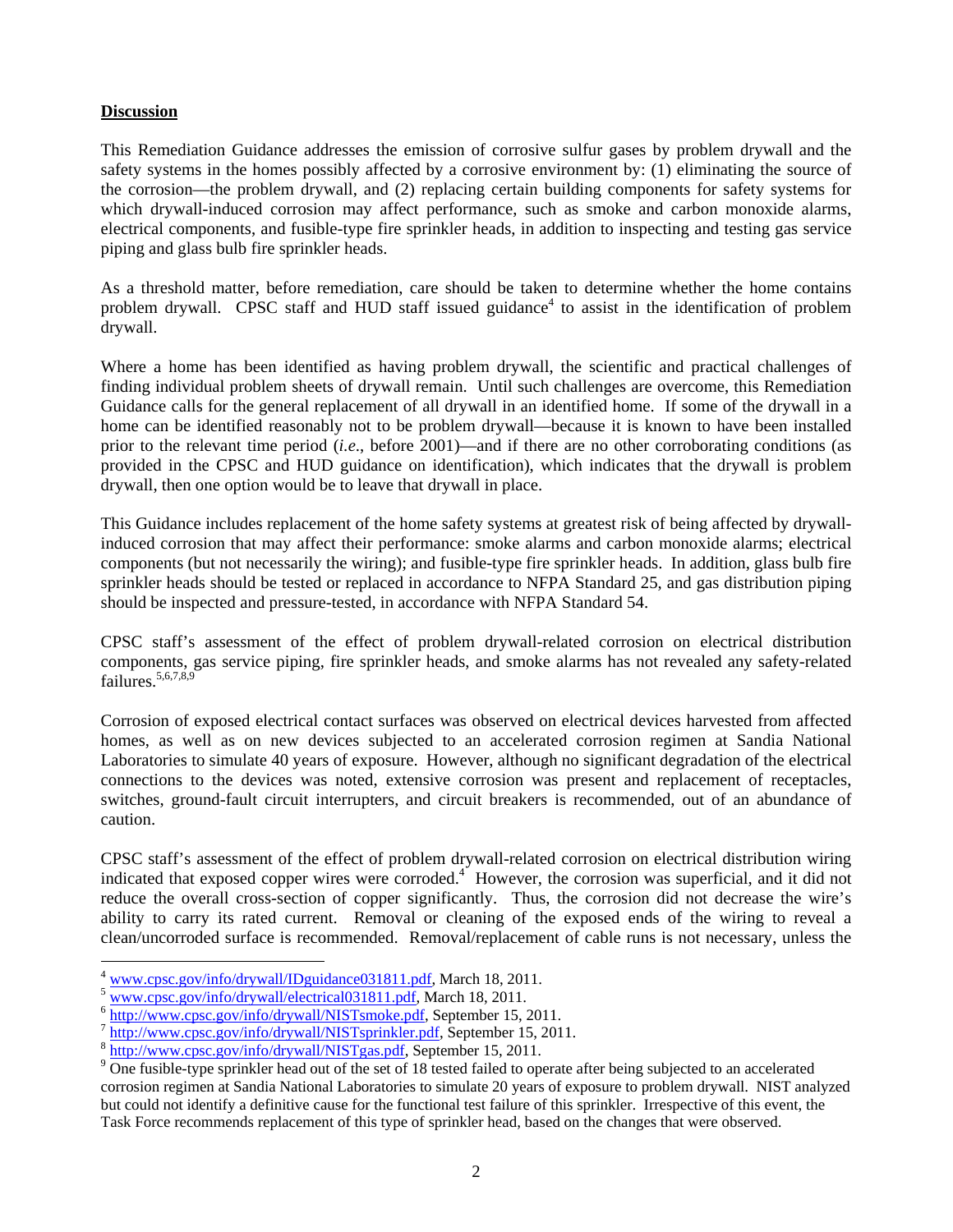remaining cable has been damaged during drywall removal. However, all repairs must comply with local codes, and final approval of the installation is at the discretion of the authority having jurisdiction.

The corrosion seen on gas service piping materials was found to be superficial and uniform without pin holing. No meaningful loss of thickness was observed, and there was no evidence that the ability to carry gas and hold pressure was compromised. Out of an abundance of caution, and considering the wide variety of environmental conditions that might exist in different homes, this guidance recommends inspecting and pressure-testing gas service piping according to all applicable standards. Any changes to gas service piping should be done in strict accordance with all codes and standards.

A small but significant difference in performance for certain types of fusible-type sprinkler heads was found after accelerated corrosion although these sprinklers continued to meet the appropriate performance standards. This Guidance recommends the replacement of all fusible-type sprinkler heads and either testing or replacement of glass bulb sprinkler heads out of an abundance of caution, based on the finding of a small difference in performance for certain sprinkler heads after accelerated corrosion, as well as recognition of the National Fire Protection Association (NFPA) Standard 25, requiring either testing or replacement of sprinkler heads in corrosive environments (which may be present prior to remediation) every 5 years.<sup>10</sup>

In the case of smoke alarms, there were small but significant changes to performance in some cases, although the alarms continued to meet applicable safety standards. The CPSC recommends replacement of smoke alarms every 10 years and carbon monoxide alarms after their limited lifespan, typically every 5–7 years. Therefore, as part of this Remediation Guidance, it is recommended that all smoke alarms and carbon monoxide alarms be replaced.

Staffs of the CPSC and HUD are aware that some remediation efforts have included the replacement of electrical wiring, water service plumbing, HVAC (heating, ventilation and air conditioning) evaporator coils, furnishings, and carpeting. Homeowners may seek to replace such items, but their replacement is not included in this Guidance because of the absence of a direct connection to safety.

Staffs of the CPSC and HUD continue to recognize that other remediation approaches ultimately could prove more cost-effective and/or less invasive; however, this Guidance is believed to be a conservative, commonsense approach and represents all applicable CPSC staff studies on corrosion effects from problem drywall.

Homeowners should recognize that homes can suffer from corrosion unrelated to drywall, and that such other corrosion problems may not be resolved by addressing the drywall.

#### *Other Building Materials and Contents*:

Underlying the CPSC staff and HUD staff's recommendations is the view that removal of the source material (*i.e.*, the problem drywall), will eliminate the cause of the corrosive environment. Staffs of CPSC and HUD do not have a scientific basis to believe that emissions from the problem drywall require replacement of nonproblem drywall, wood studs, flooring, cabinetry, or other household components and fixtures that may have been exposed to the drywall emissions.

Staffs of the CPSC and HUD understand, however, that certain other building materials and contents could be affected or require replacement in the course of the practical construction or engineering steps required to

 $\overline{a}$  $10$  One fusible-type sprinkler head out of the set of 18 tested failed to operate after being subjected to an accelerated corrosion regimen at Sandia National Laboratories to simulate 20 years of exposure to problem drywall. NIST analyzed but could not identify a definitive cause for the functional test failure of this sprinkler. Irrespective of this event, the Task Force recommends replacement of this type of sprinkler head, based on the changes that were observed.